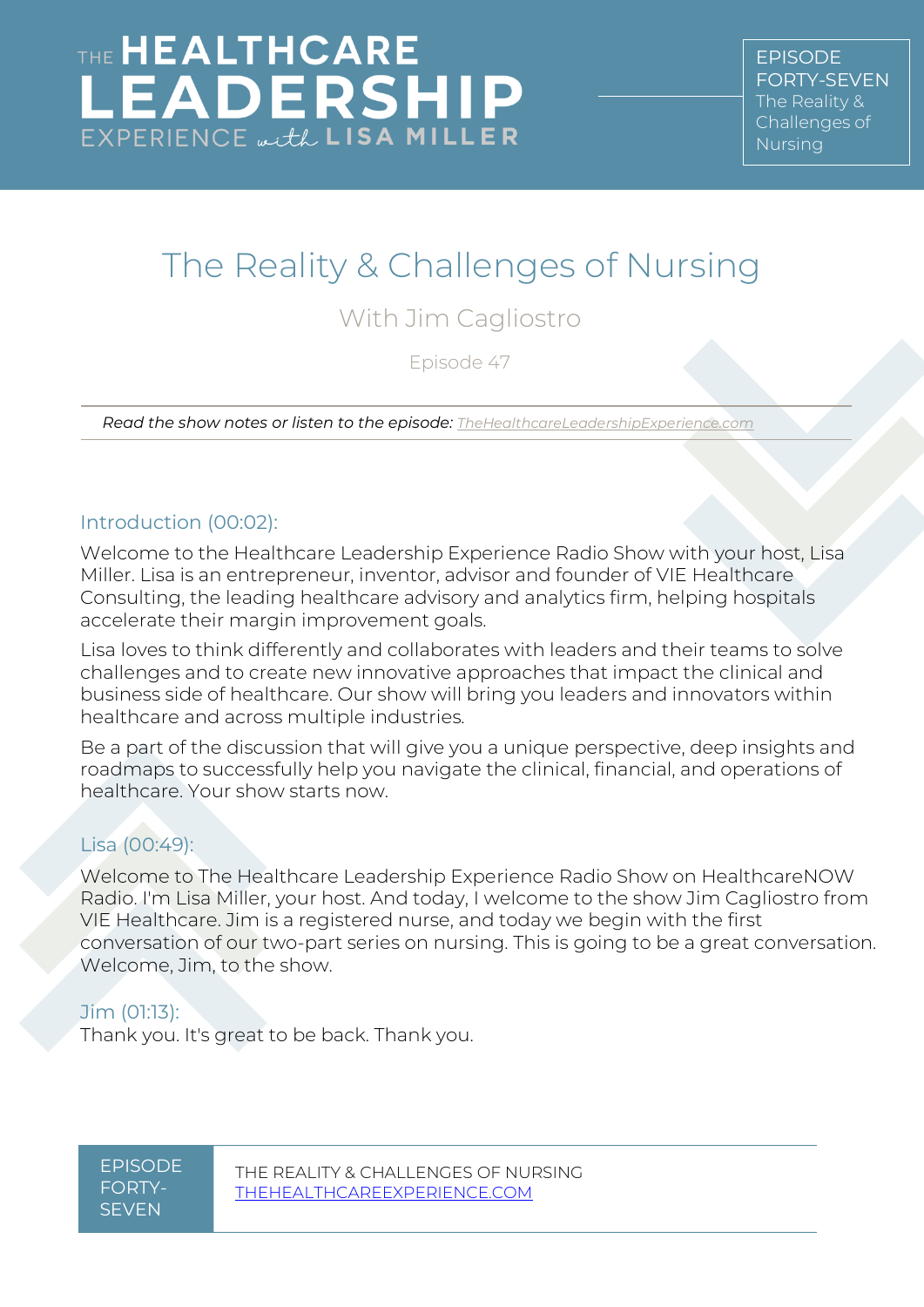EPISODE FORTY-SEVEN The Reality & Challenges of Nursing

#### Lisa Miller [\(01:14\)](https://www.rev.com/transcript-editor/Edit?token=EeOhzUD5GkRheplK2uAhTaHRBbXcDSyDLI9H1pud-vN8oZLDDLV6grTZEk5MGdpYlOUkQUALhduBXqY3yhWmEbm5aeQ&loadFrom=DocumentDeeplink&ts=74.01):

Jim is also clinical operations performance improvement here at VIE, and he's also very active on LinkedIn and social media, and we love seeing him and reading all the posts you put up about nursing. I always enjoy seeing everything you put out on LinkedIn and really an advocate for nursing, as you should be. I think our discussion today is really a follow-through with your advocacy and your promotion of nursing on social media. So, we will jump in.

#### Jim Cagliostro[\(01:44\)](https://www.rev.com/transcript-editor/Edit?token=zEVRprW4kFcPzRxH5giUkP_rt-yIBSbDRs9oY7-YMDXrTiUHStsaSVuef91nwX9lc4dEFsCJabomcNaACIPc2JIOLhw&loadFrom=DocumentDeeplink&ts=104.82):

Awesome.

#### Lisa Miller [\(01:46\)](https://www.rev.com/transcript-editor/Edit?token=KU7VMFOMOTXKFMbyY-X-UC23l_P38uwoX1cv0rorSnRtmlK3J0AfNKnQUQLu65uQ38qv_D6kaZXJIL0w_11axT0Y5KA&loadFrom=DocumentDeeplink&ts=106.12):

First question, why is the nursing profession so essential to the survival and future of healthcare in this country?

#### Jim Cagliostro[\(01:55\)](https://www.rev.com/transcript-editor/Edit?token=YzwvGbXXSnFe2ekreFxBB2DFPPbN6OnUyr5c4ktwYZtFJ5tPnKQ9GH8Uts04bvj6vsXKCTL_2n-Vk5qgtksoypFmhPg&loadFrom=DocumentDeeplink&ts=115.86):

I enjoy talking about this topic because it is something... I think it's important for me to stop and think about it. The latest numbers that I have, at least the highest number I saw is that there's 4.2 million nurses in this country right now, registered nurses in this country. Depending on the resource you look at, you might get a different number, but that's a lot of nurses in terms of just keeping our healthcare system operating in a way that works. And obviously it's been stretched over the last two years, but nurses as providers of direct care, they're the frontline workers. That's a common phrase that we've used to describe nurses, especially over the last two years. But nurses as the frontline healthcare providers, they have grown also to become the backbone of the healthcare system because it's no longer viewed as just a helping role.

#### Jim Cagliostro[\(02:46\)](https://www.rev.com/transcript-editor/Edit?token=uJY78dw-ZbPKoXQ__IwcLpcQYk1k-Uf5URb0gdr0_IZ_Amgme8Trc7svabcsYdUE5Stc0TWEFQw-gg-84dczKrFWAz4&loadFrom=DocumentDeeplink&ts=166.16):

Nursing has become a more prominent profession that has had a louder voice. Maybe the voice hasn't gotten louder, but maybe it's that more people are listening. I mean, there's so many descriptions we can give for nurses: patient advocates, policy makers, researchers, educators, community partners, caregivers. There's so many different descriptions in terms of what nurses do. So I love being a nurse. And I think when I got into it, I didn't realize just the breadth of what that might include, what it means to be a nurse. But I'm excited to be a part of a profession that really does have an impact in so many different aspects of healthcare in this country.

#### EPISODE FORTY-**SEVEN**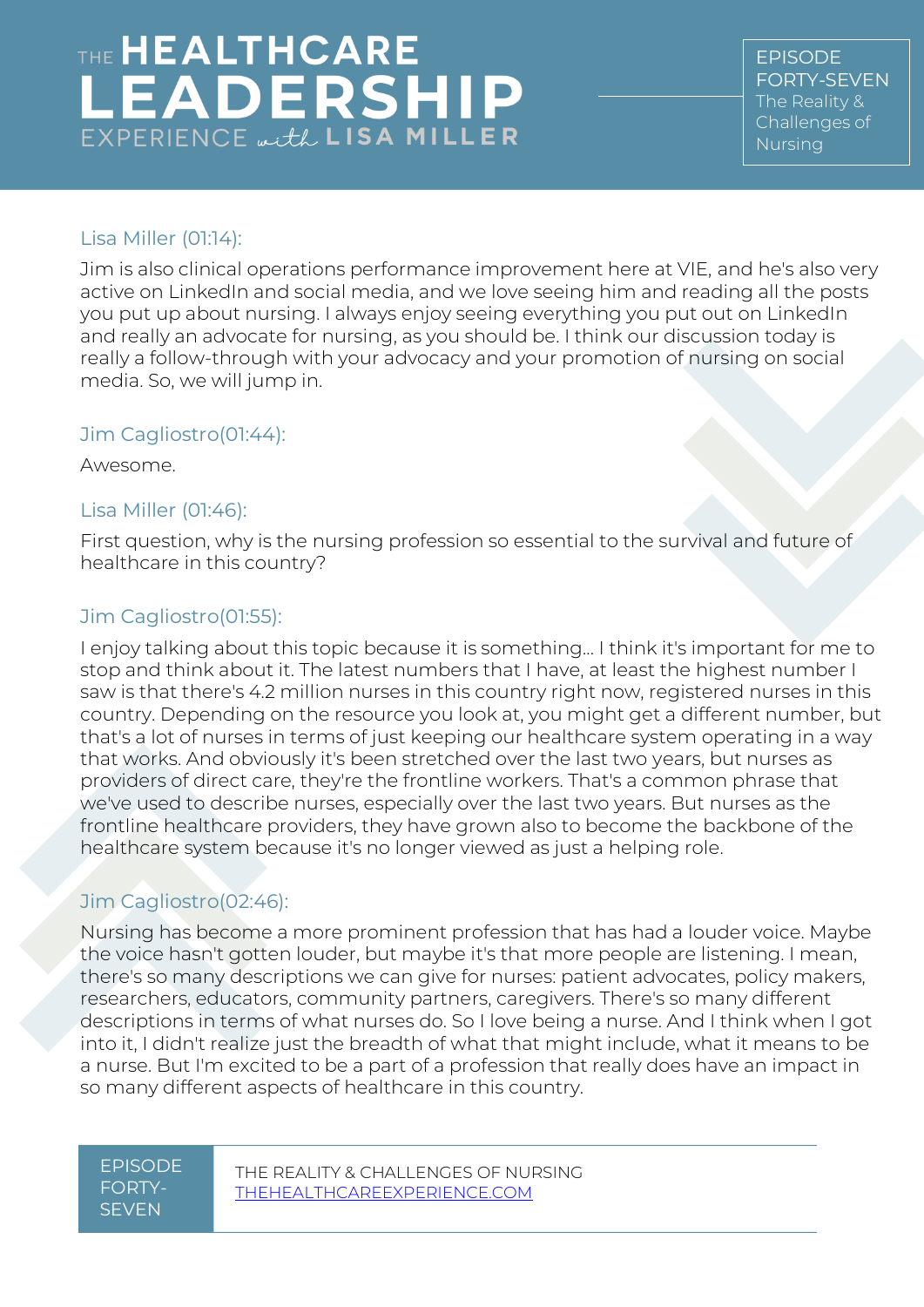EPISODE FORTY-SEVEN The Reality & Challenges of Nursing

#### Lisa Miller [\(03:25\)](https://www.rev.com/transcript-editor/Edit?token=6YxSbvukPJHoKKD_Fa0yMuGOWILQuJIoy78TeEq44GPrf8BflIK2DbBtEcFPg_2J1ugmIC9AlNpvkRafWq2TE9Q2MYk&loadFrom=DocumentDeeplink&ts=205.42):

I want to stay on this topic for a minute. I want to throw you a curve ball maybe because you said something that's so true. That nurses are now becoming probably even more vital to being a provider of direct care than ever before. So it seems to me that some of the issues with maybe staffing with nurses, but there's also a secondary issue maybe with even some shortages with physicians. So it would seem to me that nursing even becomes even more elevated as we have some challenges on the physician side, right? I mean, is that what you're hearing or talking about with your colleagues?

#### Jim Cagliostro[\(04:02\)](https://www.rev.com/transcript-editor/Edit?token=7cfNg0vCOSgsMVegK50wssHvuSNjR6oPp3ElETHI-nm0fyaEjx-ynesDjIgKGW9OCCiGAyLugChiThkM0mlNTELd-pU&loadFrom=DocumentDeeplink&ts=242.79):

Absolutely. It's something that I know, even with VIE, I remember there was a client we were working with and we were looking just at the topic of CRNAs, Certified Registered Nurse Anesthetists. And I know not in New Jersey, but in some other states, CRNAs are legally allowed to operate without an anesthesiologist on site. And simply that's just out of need. You have very rural locations and you simply don't have enough anesthesiologists to cover every surgery center or whatever the operation might be in a very rural location. And so you have those who are still nurses. Now they've had more training, they've had more experience and they're perfectly capable of handling whatever the situation might be, but nurse practitioners is another example. They might work under the authority of a physician, but the need for nurse practitioners has really increased. And that's even before COVID. Maybe within the last 5 to 10 years they've seen where nurses in various roles, advanced practice nurses have really been able to fill in the gaps that have arisen, just because of the need of an aging population, a population where... Well, we have a healthcare system that really can address illness, health needs. And so people are living longer. But with that being said, people also need care for many more years to come. So nurses have…

#### Lisa Miller [\(05:21\)](https://www.rev.com/transcript-editor/Edit?token=xknPAfCP4VdBGWVQyrGK35kIe4rHpRMqVFJrsmtIXN5auaMy_SDv1T-3zRZNO77XRCtUATWXb2H2xGw2ukTpr4qkMR0&loadFrom=DocumentDeeplink&ts=321.53):

Yeah, more intensive care. But you bring up a really good point, Jim, in that the CNAs really have filled a gap or a need for anesthesiologist. And you wonder what are the lessons we can learn? And where else, other than like you mentioned, nurse practitioners, are there other places within a hospital where something similar like that can happen? I mean, we certainly need some innovation to fill the gaps because we do have an aging population and they need more care. And I think that's going to be a pretty unique challenge for us as well. So how has nursing in the US changed over the

#### EPISODE FORTY-**SEVEN**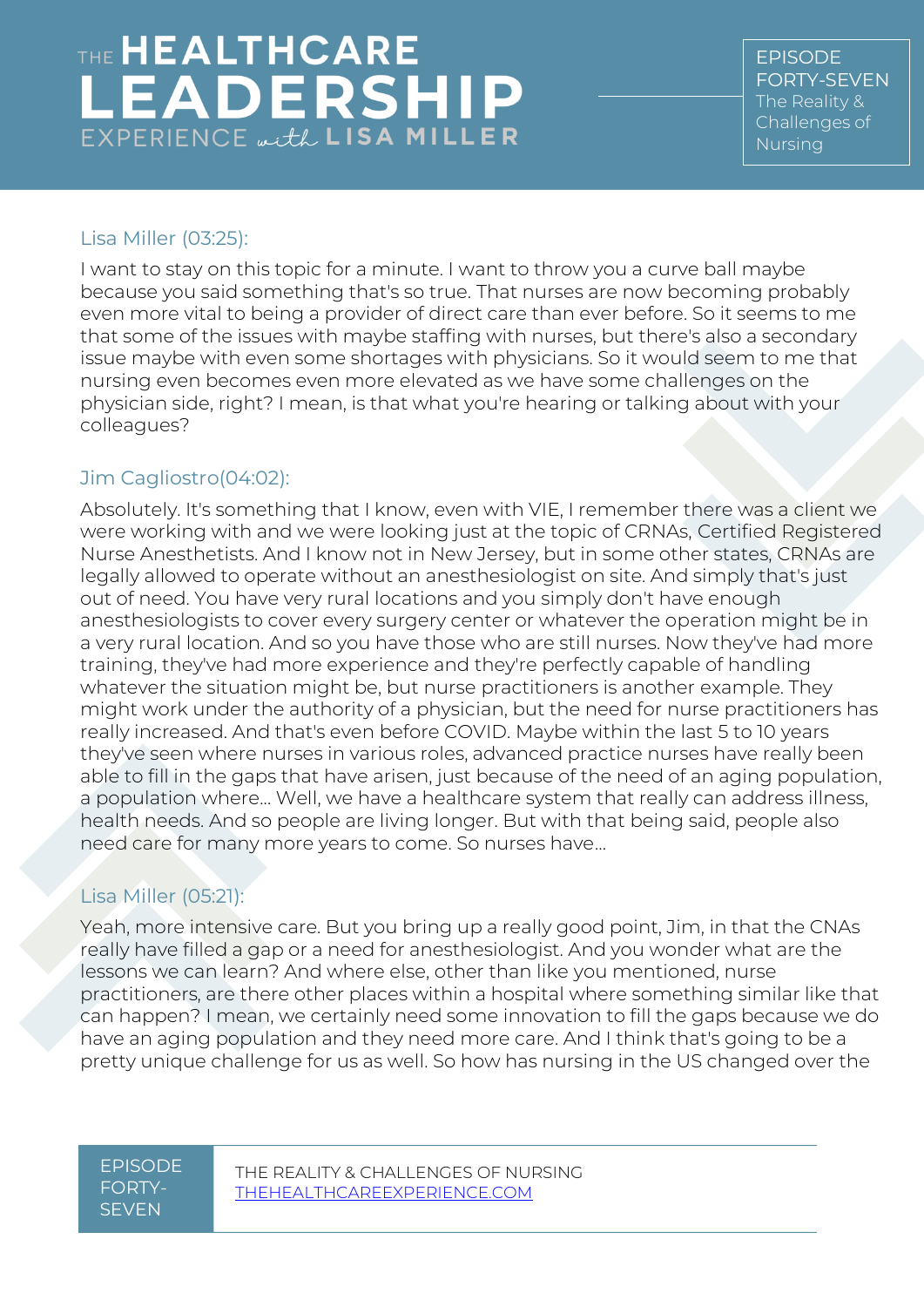EPISODE FORTY-SEVEN The Reality & Challenges of Nursing

years? I know we know COVID years, but even before that, just some history or just over the last several years, have you seen nursing change? Jim Cagliostro[\(06:07\)](https://www.rev.com/transcript-editor/Edit?token=K3Pn8Vv_lKm8l7xO3nJo_BvgOCuP6rNqbGmQ9tzzyxLIPLXLSrHIWVaeDutx-u-oVm0Wx7ULzrO1XPKjs81AICK6EyY&loadFrom=DocumentDeeplink&ts=367.01):

Sure. I think I might have mentioned this, where it's no longer viewed as strictly a helper's role or an assistant role. Again, there's nothing specifically wrong with that in terms of sure you need help. You need assistance in terms of physicians and surgeons in the OR and at the bedside. But nursing has definitely... Well, formal education. We could talk about that first. I think I might have my years wrong, but Florence Nightingale, it was sometime in the 1860s where the first formal nursing school was established. And then in the US, I believe it was like 1870s, 1880s, where formal nursing schools were being established to say, "Hey, this is a role that is extremely important."

#### Jim Cagliostro[\(06:47\)](https://www.rev.com/transcript-editor/Edit?token=URiw6dIw6H74AuI9aavj8s68b_ltATrLWrBnw5FRAJB7i61hZQfLcHl_OZ8_2O0Xddb2dhDr0tbtiy_GhSsbwQ8eH4g&loadFrom=DocumentDeeplink&ts=407.57):

So formal education has grown. There's definitely more leadership opportunities for nurses, more leadership roles. And then you think now that's historically over a last long while, but even over the last two years, you look at how telemedicine and mobile health has increased. And there's been a number of occasions over the last few years where I've spoken with a registered nurse just for that initial triage or assessment to say, "Okay, what's the appropriate intervention?" Whether it's COVID testing or going to the emergency room, a lot of health systems now are saying, "Well, we want you to speak to a nurse first before you show up at our doors, just so that we can triage better, so we can provide more efficient care." I mentioned specialized roles like the nurse anesthetists and nurse practitioners. Those again are increasing in terms of not just the numbers, but what they're able to do and how they're able to provide better patient care. And that's in partnership with the whole system and partnership with physicians and administrators.

#### Jim Cagliostro[\(07:45\)](https://www.rev.com/transcript-editor/Edit?token=oBTuT1_nEhHRCReUJUl9WMVsMQlWBzmfNItKJHpp4khzt4nw0YEliDo7OtMLUEWMyVuCcRGL5m3gU5qK9nVvuP4Q344&loadFrom=DocumentDeeplink&ts=465.7):

I think the value comes in when there's like the hands-on direct patient care that nurses have as their foundation. That's where our training is. That's where our heart is. I believe that lays a wonderful foundation to bring with us into other areas — whether it's leadership, management, helping in terms of policy and creating policy that works because a lot of times I think in our minds... But policies are made by those who... whatever their educational background is, but then when it comes down to the rubber hitting the road, it doesn't necessarily work that way.

#### Jim Cagliostro[\(08:19\)](https://www.rev.com/transcript-editor/Edit?token=6i8VUULZjq0r5nbg5HPJkQoHKSdIMaTX1PLt51sQ_tDsyRj8UNV8_tZR4_r-PIsR0aWSPn5GB0uv-5UrnXouJnfT52o&loadFrom=DocumentDeeplink&ts=499.16):

EPISODE FORTY-**SEVEN**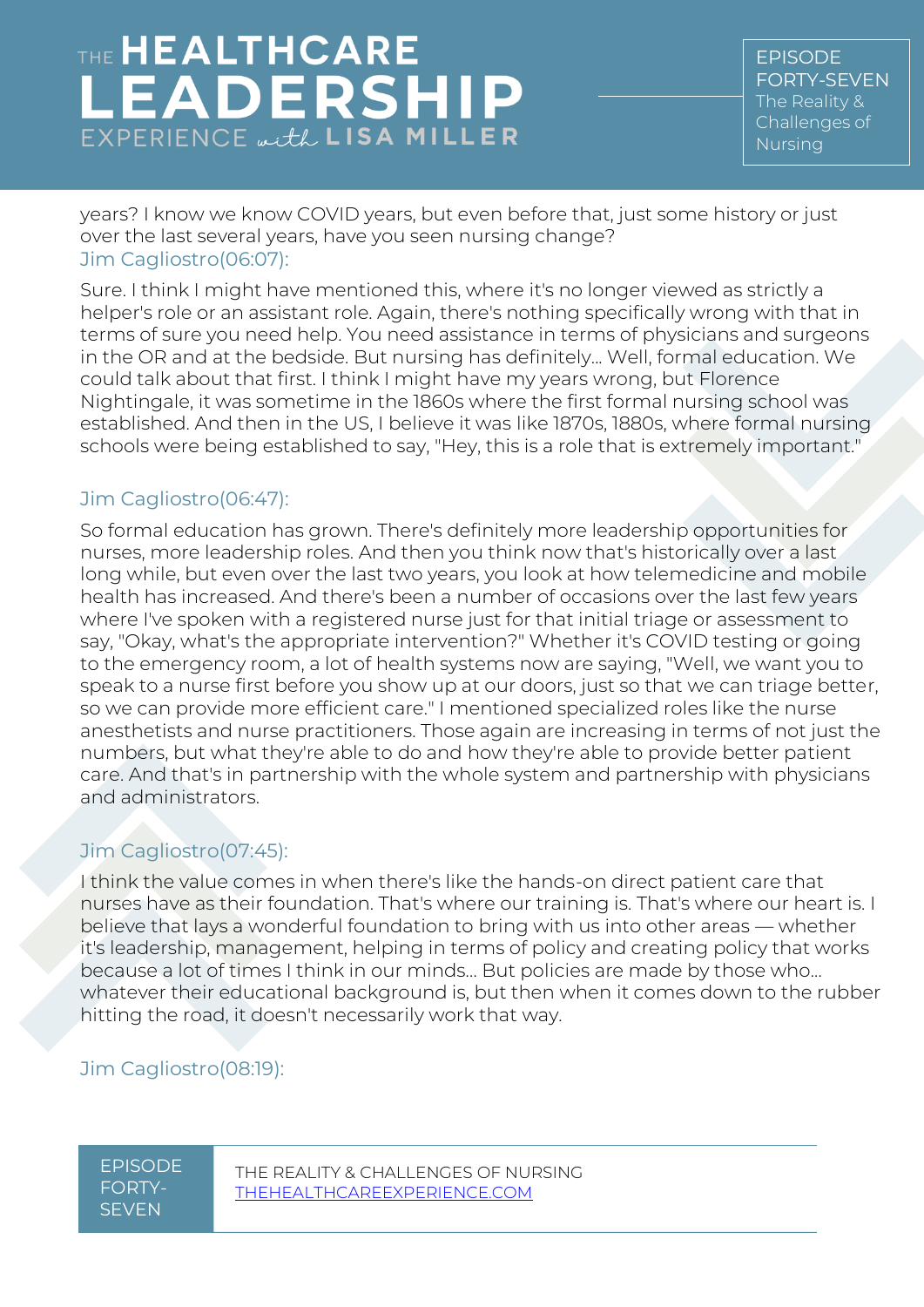EPISODE FORTY-SEVEN The Reality & Challenges of Nursing

And so when you have someone with a nursing background and someone with that experience at the bedside, that can really aid in terms of establishing policies that work, that you know are going to work on a day to day. And it's not going to create barriers to care, but it's going to make it possible to provide excellent care and safe care.

#### Lisa Miller [\(08:35\)](https://www.rev.com/transcript-editor/Edit?token=7ZGkedYGYJK5Z0ur5oGiZhPQhSRHjoojZPIL4ykprYQid01aYFvMQWOXzWJmCtFTIbJAJpWCrC_BFdqnBF6pKh0gyeo&loadFrom=DocumentDeeplink&ts=515.71):

I like that because sometimes things in the classroom or things in theory are very different than the real world, right? And so you take a nurse leader in a practical environment and create policies or interventions, or even connect the clinical to the business side of healthcare. Over the years, I've met some amazing nurses who have been able to really walk that tight rope of being patient advocate and quality of healthcare as primary, yet also understand as a business side, the healthcare. I've also seen a lot of nurse leaders really embracing the business side more. You and I have talked about this a little bit. So I have a quick question, which I've never asked you. Do you take any business classes when you're in nursing school?

#### Jim Cagliostro[\(09:22\)](https://www.rev.com/transcript-editor/Edit?token=9arxFTfk61ZneATbz4D6bKzRH8Xy6LkcfDTEHqNXfx8wJ9BPFQLUqlyuQe1hmM4FI8ozgPaH4yDcv7CVDzlcQZGWEeg&loadFrom=DocumentDeeplink&ts=562.97):

No, that's a great question. In terms of undergraduate, getting my bachelor's, no business... It's touched on, but there's not a formal class that's strictly the business side. And I think I've mentioned to you, working with VIE, I've learned so much in terms of the business side. And as a bedside nurse, working with patients, you know that side exists, but you don't ever venture into it. You kind of steer clear and you let the business experts deal with that. But it's something I've really appreciated working with VIE.

#### Jim Cagliostro[\(09:51\)](https://www.rev.com/transcript-editor/Edit?token=aiz8FqtFCwgHigBJALgvuvfFKF4jVQfh647hD9x9fShzjArhUSPBvgfVFDisOpiB0En6AcZTA8H_mW7g9NZLIGi5k2c&loadFrom=DocumentDeeplink&ts=591.82):

I know I've had conversations with some of my managers in the past, and I think I shared with you. Prior to VIE, all of my bosses have been nurses. They've had a history and experience as registered nurses, but also, I should make a point to say they have gone on to further their education. So we need to be careful to say, "Hey, that bedside experience is important, but there also needs to be a recognition, 'Hey, if I'm going to serve as a manager of a unit, or maybe the director of perioperative services in a hospital, I need to listen to the people who know the business side of it.'" And like I said, I've learned a lot from you, and just recognizing the business side of healthcare. It is a business too. And so we need to acknowledge there's some knowledge that I need to gain and experience that we need to gain if we want to operate efficiently and really make this work. It's not just that bedside experience. That's a great point, Lisa.

#### EPISODE FORTY-**SEVEN**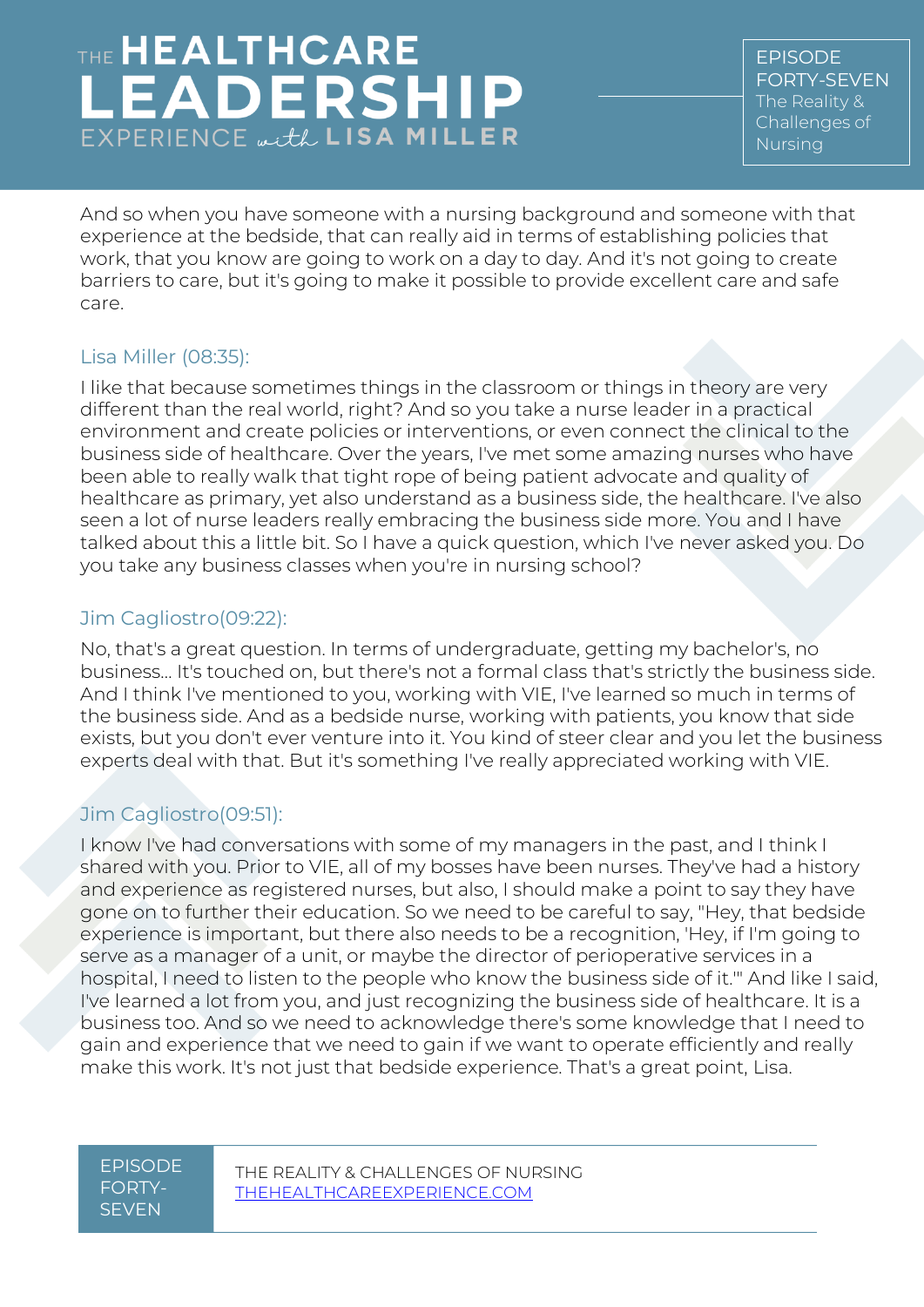EPISODE FORTY-SEVEN The Reality & Challenges of Nursing

#### Lisa Miller [\(10:41\)](https://www.rev.com/transcript-editor/Edit?token=7zM0vRXL4oaH6WHYt1bYbfxu974a8_LljpeMoX_VV9i9A_v6JO7II83VmTzpqkYLZdw7Yg2SRnU-21hctXSWZc3GCsM&loadFrom=DocumentDeeplink&ts=641.95):

Yeah. I thought about it from a resident perspective and nursing, and there's a class on the business side of healthcare. I think it would be valuable because I feel like it's like anything else in life. If you're not exposed to it then, okay, well, you're not exposed to a nursing school. Or for me, I wasn't exposed to a clinical side and had to learn in our experience. So I tremendously value when we come into a hospital, we're working with nurses and clinicians and they explain to us the specifics behind what we're looking at. I'm like, "Oh, well, that makes sense. Okay, well, now I understand why you would use that product versus something else or why that might be more expensive." And so I can really appreciate that frontline experience where we really push to understand that.

#### Jim Cagliostro[\(11:30\)](https://www.rev.com/transcript-editor/Edit?token=mZfjzr5kvvArmLygvq2uJ3z06szMugvLXJnRBeaj8K__I75i-achXkMkVwkNvhez3ZApXF7ADMYHrjE3s8WVFKhywUE&loadFrom=DocumentDeeplink&ts=690.54):

Sure.

#### Lisa Miller [\(11:31\)](https://www.rev.com/transcript-editor/Edit?token=hnzyjFnVgdltbgqo--JXQlZ4ZIihtx6LuCPQ0km7QnCm87LPKkWOogNs6l-LcO6LceaNMo7iH82AaJ2Qh1Qi9aktZZc&loadFrom=DocumentDeeplink&ts=691.57):

I think the flip side of that is maybe because you don't have the exposure and things like whether it's analytics or cost or reimbursement or even negotiation, which everyone's like, "Oh, I don't want to negotiate, I'm a clinician." But I think it's important even to have some exposure and kind of some little pointers or skills you can have in your mind like, "Okay, I have to be confident maybe to push a little bit more," or whatever the case may be or ask different questions. And I don't think it's such a farreaching opportunity for nurses just to say, "Okay, I want to take that small next step." Just learn a little bit, learn maybe just to ask more questions. And so.

#### Jim Cagliostro[\(12:14\)](https://www.rev.com/transcript-editor/Edit?token=9wCQ1rhlOFVg6xiB5kVW-1rMl9gLcBD8RdPmOKqpCvIMbRhunXLjPDjazi7IEc78sP1uFOziWdLi_1Jpz4f_MdYCiaE&loadFrom=DocumentDeeplink&ts=734.61):

That makes me think, Lisa, if I can jump in with, I did work at one hospital where I really appreciated their mindset, they were thinking about the future — and it wasn't necessarily the business side. It was more management, but more like managing people. But they offered a class where professors from the state university came in and said, "Okay, we're going to have a 10-week class." Maybe it wasn't 10. It might have been 7 weeks. And so it was one day, every week, where the managers chose staff members. And it was great to be a part of this. They chose me and a coworker to go to this class. And it was really to train future leaders for the healthcare system. And so it was offered by the state university. You get a certificate at the end of it, but it's great to see

#### EPISODE FORTY-**SEVEN**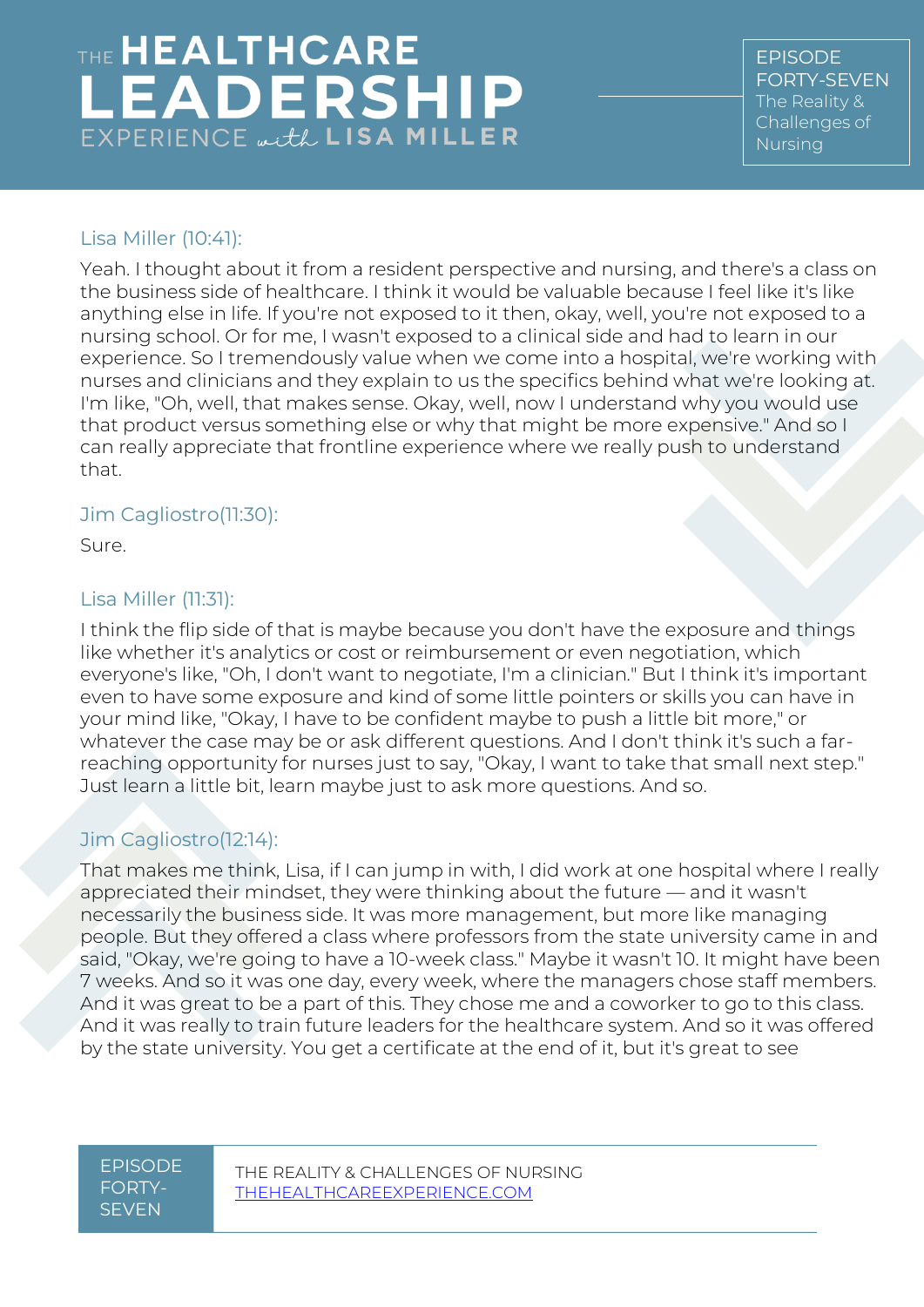EPISODE FORTY-SEVEN The Reality & Challenges of Nursing

hospitals that are kind of looking that direction, touching on exactly what you just explained.

#### Jim Cagliostro[\(13:00\)](https://www.rev.com/transcript-editor/Edit?token=TUJLI-3mmPibh8eoMvaxVD--m6UgD25znCzv0mT3IhrwxpPVLfxu5MK0_7NnhtWzzrUdZKHjnpJnaNnD-rH0UDoY8mo&loadFrom=DocumentDeeplink&ts=780.94):

And there's plenty of other, earlier this week, I was looking up. There's some patient experience organization where you can go and take a test. You pay for it. You study prepare for it, but you can gain this certification on the patient experience and other aspects of healthcare that maybe aren't necessarily bedside, but looking towards like a business side of it. So there's definitely opportunities out there. We just have to be looking for them.

#### Lisa Miller [\(13:23\)](https://www.rev.com/transcript-editor/Edit?token=aFACW4-E84N07Zr74HX5RbcOG24ln9W9L5byf4OEZ4FAtrQX8uqQnwN1zkyjSCJe7YKYNf_IUy7j7B0jXjMj4bYWnNg&loadFrom=DocumentDeeplink&ts=803.72):

Yeah. I love that. Taking a class on patient experience. That's really interesting. You have to send that to me. I'd be interested.

#### Jim Cagliostro[\(13:28\)](https://www.rev.com/transcript-editor/Edit?token=dI-TD_aMTzBbKcQC7DW6kmTwAIUz0cOGdR-sx7X3zKIJeocksWTfgtZw0j9r7Zwqu4uVHPyEZZ2W7ux5mdvy2SewSQw&loadFrom=DocumentDeeplink&ts=808.11):

Sure.

#### Lisa Miller [\(13:30\)](https://www.rev.com/transcript-editor/Edit?token=LX7Gw3To8Ci7UDHh2_qrgT8V6zyLby5LRuxiZrgSOIfxH3o-_tEm2IoLSzI2gdg6IqGvdsr5vW0CZVS72dp8erLDVxs&loadFrom=DocumentDeeplink&ts=810.32):

If you're just tuning in, you are listening to The Healthcare Leadership Experience Radio Show on HealthcareNOW Radio. And I'm Lisa Miller, your host. This show is sponsored by VIE Healthcare Consulting, the leading healthcare advisory and analytics firm helping hospitals accelerate their cost savings and margin improvement goals. We've been helping hospitals since 1999, and you can learn more about VIE Healthcare at viehealthcare.com.

#### Lisa Miller [\(13:53\)](https://www.rev.com/transcript-editor/Edit?token=EnD0Q6vhB3NTP7tLDAhJxFVRee8TW0oaRyOfxSJXLC-nDOVx3mI6YLA1WKe7IKz5q9BmlgwY6tK69mTWhkSnVx5t_NU&loadFrom=DocumentDeeplink&ts=833.55):

So as we start talking about burnout in a minute, you wonder whether things like learning new skills would be a balance or would be an offset to burnout, right? Sometimes I know for me, when I'm working on something for so long, you kind of just want to take a break and do something else. You're still working, but you wonder if learning this new skill or doing something a little different might help burnout. I don't know. I'm just kind of throwing out. So in light of what's gone on in the last two years, what do you think the current state of nursing is?

#### Jim Cagliostro[\(14:27\)](https://www.rev.com/transcript-editor/Edit?token=NiPs6rh1a-GWaShmwgs08SajUs9bnqTymRyIP8rnyFoSfMz5TkFwBG_aT4dlsRKLIqACwkr_25dBjLamWZj2F2AChaw&loadFrom=DocumentDeeplink&ts=867.97):

EPISODE FORTY-SEVEN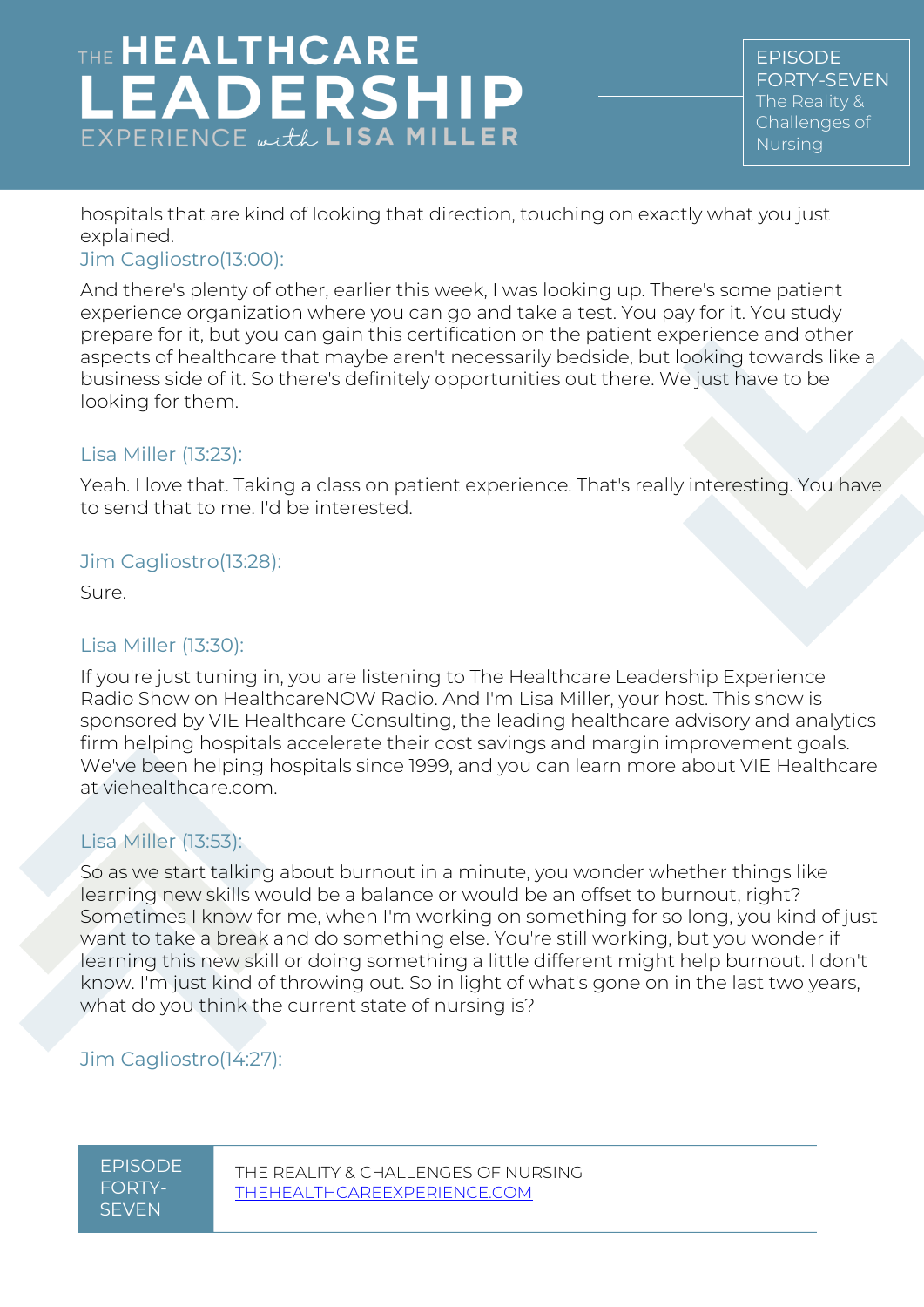## THE HEALTHCARE **LEADERSHIP**  $EXPERIENCE \omega, tL$  LISA MILLER

EPISODE FORTY-SEVEN The Reality & Challenges of Nursing

Well, one thing, whenever somebody asks me that question I say, "The current state of nursing is tired." And that's not just how I feel, but you talk with people and you read where people are doing studies on nurses and at various stages in their career. Nurses are tired, especially after the last two years, especially in the hospital, but everywhere. They've been through a lot, we've been through a lot in terms of a profession. COVID has also, it's brought attention to the nursing profession. So it's a good thing. There's definitely been... I think respect for the profession has grown over the last two years in terms of what nurses do on a daily basis. And you see some of the sacrifices, some of these long shifts that nurses are taking without a break, without even a break to go to the bathroom.

#### Jim Cagliostro[\(15:11\)](https://www.rev.com/transcript-editor/Edit?token=4rJBpzlq5SiH0NVnEG6v0fMVoWU4HpAC7vWSBIQFfT55HNpETPmlOrHCDeQykAOD-j2ldGBZPXHQrwRybPKAdAt3gys&loadFrom=DocumentDeeplink&ts=911.83):

Now, things have settled down, I believe, and things are getting better because the last two years have really opened our eyes. And I think burnout and early retirement is a reality. So we want to acknowledge that. And some people just said, "I just can't do it anymore. After the last two years, I got to find something else or I just need to call it quits." But also, and this isn't just from people that I'm talking with, but you're hearing more of people who are getting into nursing, who are choosing nursing because of great experiences where, "Hey, a nurse really stepped in and made a difference in my life," or in my father's life or my grandmother's life. And so that's been an encouraging sign to see, hey, there's people that are actually, they want to get into nursing because of the experiences and because of what they've seen over the last two years.

#### Jim Cagliostro[\(15:57\)](https://www.rev.com/transcript-editor/Edit?token=Lk_7y5SsxlrDpS_aIdODFgaVAWkVPEMSPrWCW9vwyLqiPOIVcbVQovn_fNerQDgjN0xNJXt_x8NZc4UfRGok3vuxwpc&loadFrom=DocumentDeeplink&ts=957.78):

I mean, one thing I'll say... People know it, but I'll just say from experience, it's a very rewarding profession. It's challenging. There's times where it's like, "Why am I doing what I'm doing?" But then you also have those moments where you are reminded, you are reaching into people's lives sometimes at the lowest point of their life. And you're making a difference, not just in that person's life, but also you're impacting their family. You might be impacting an entire community because this is someone who's respected in the family or in the neighborhood or the community, and you're someone who's serving them. And even, it just might be the simple, what we do as nurses, caring for them, cleaning for them, helping them to the bathroom, helping them recover from surgery or whatever procedure, but then getting them back home. And when you hear that gratitude from family members or from a patient, it's like, "Okay, now I remember what I'm doing." So it's still a very rewarding profession, even though it can be very trying at times.

#### EPISODE FORTY-**SEVEN**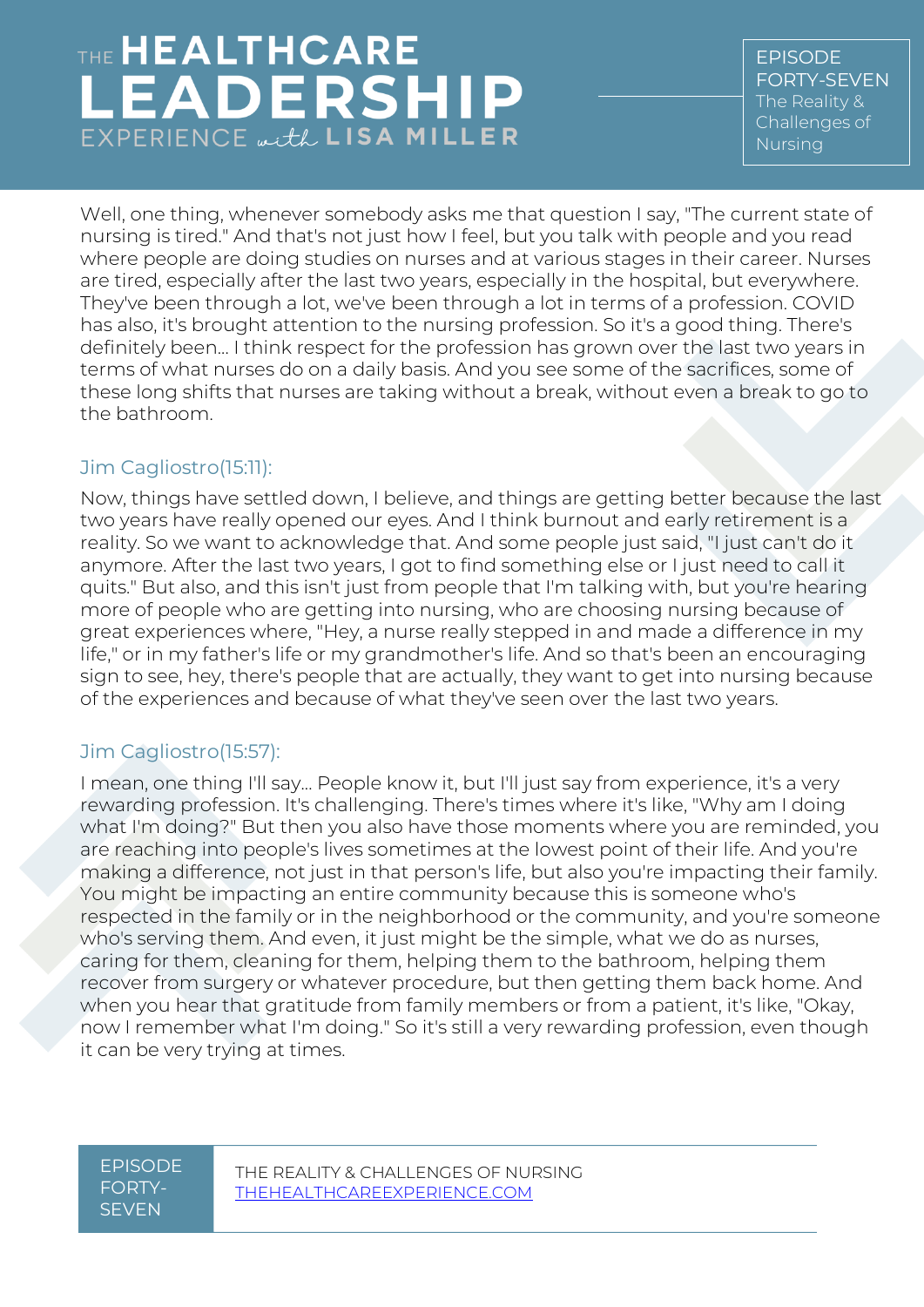EPISODE FORTY-SEVEN The Reality & Challenges of Nursing

#### Lisa Miller [\(16:50\)](https://www.rev.com/transcript-editor/Edit?token=2P_DkyFaHh3qDBbXaCp1FMzeLZ3VfpwMP2KsaapXQLbP78VJpFzzkqsYlNdRQqMdkChyYs_R-STzI_-uVCQrffsfhZo&loadFrom=DocumentDeeplink&ts=1010.98):

You bring up something that I never thought about until right at this moment. We talk a lot about patient satisfaction and how important that, as hospitals, we've got to look at that. You wonder how patients might need to be educated more. It seems a little silly, but I don't think it is, about how it must feel like to be a nurse. And you wonder how we might have to even educate or remind the patients and their families, how special nurses are. Now, obviously through COVID, we saw a lot of the celebration of nurses and the nursing profession, but I think it's kind of dipped a little bit. Because as patients walk in and their families, you're right, they're at the lowest point, they're helpless, and you are the frontline. And it's the appreciation that you've chosen to care for our family members or ourselves that sometimes, as much as you'd hate to say, you might need to be reminded to be grateful.

#### Jim Cagliostro[\(17:49\)](https://www.rev.com/transcript-editor/Edit?token=vnVMz4t2VVGC4E9yLShoaCXVgUGPju7L2KNceXLXgTfkdesfU0mdGJoPFh89WOyJHhNcKyoWwh_Nnv1lOc7EQgt7lvE&loadFrom=DocumentDeeplink&ts=1069.14):

I just need to make a point of don't do it at the end of a long, frustrating shift because it's never going to come out right. My perspective in this.

#### Lisa Miller [\(17:57\)](https://www.rev.com/transcript-editor/Edit?token=ZOWls2EAasNBfsV2hMJiQK4tdr6UwA0MwlBrM-M2VXyWMh7cWOOHS_XKg2WsZoeLfaWEcuuNPOWN0-A9c7okH2LjovQ&loadFrom=DocumentDeeplink&ts=1077.97):

Yeah. But definitely I think from a patient perspective and their families, we need to just really be so grateful for nurses and need to be reminded that they are really sacrificing their life in a lot of cases, especially in COVID, helping and doing quite a bit to help people recover and live. And it's a good reminder the way you were expressing it. It's just a good reminder for me too, in my experiences. So burnout. I've had so many of these conversations of a teeter on burnout, and this is what I was really also looking forward to hearing your thoughts about burnout. Burnout's real, retirement's real. But then I hear some surveys about what would help burnout and I'm a little mixed. So how real is the issue of burnout?

#### Jim Cagliostro[\(18:46\)](https://www.rev.com/transcript-editor/Edit?token=x2H9khf5H-WVU-8uYXSaTEwGvEonqk_MncCvJH6pBL1ZrfgfLfyLofliXeyokLL4WhmtmlyRL8CSyq4LLgbL36uKoCc&loadFrom=DocumentDeeplink&ts=1126.87):

Sure. Well, you mentioned something that… it's crazy, because I was just talking... I forget who I was talking to, but within the last week I was on the phone with someone and they were talking about the need for a challenge. Where sometimes if we get into this job where we're going in and we're not being challenged, but it's still taxing us, it's still physically draining on us, but we're mentally not being challenged or stretched, that can lead to burnout. That's not something that would come to mind normally. But the fact that you mentioned it, and I know I shared with you working for VIE, that was a new challenge for me. It was stretching me, but it definitely got me more engaged in

EPISODE FORTY-**SEVEN**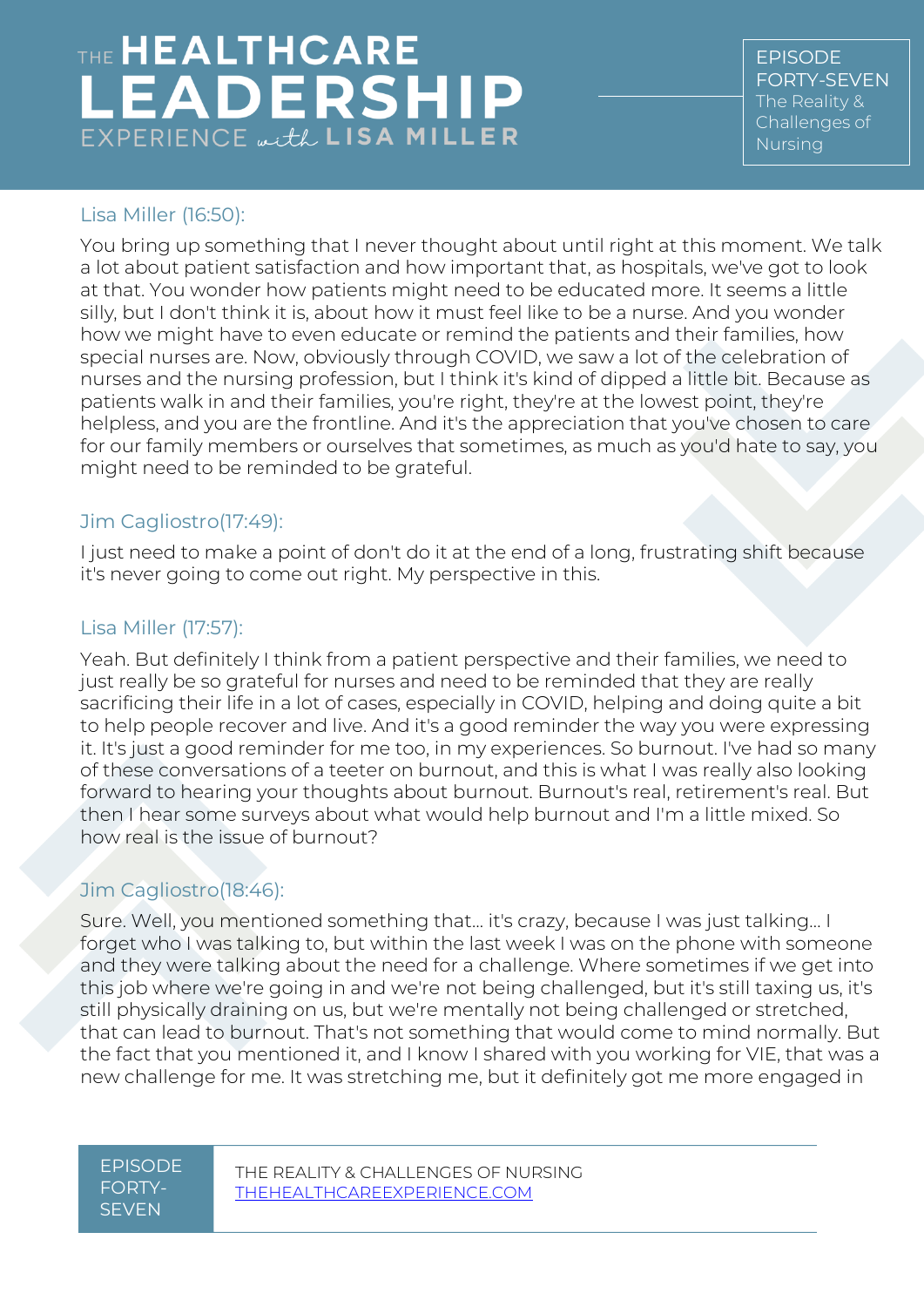EPISODE FORTY-SEVEN The Reality & Challenges of Nursing

the work. And so I think having opportunities for nurses to get engaged in their work or to look for innovation, that can definitely prevent burnout.

#### Jim Cagliostro[\(19:31\)](https://www.rev.com/transcript-editor/Edit?token=V6eQ8OucN_wZ0XZBx-u8w8LVtjM9HqRyGDRD48io-gzuLzpjkrhAJ0htyYn1jK2uAaVWBeTUb2jnuB8omtNIdQrgrIQ&loadFrom=DocumentDeeplink&ts=1171.42):

But I think initially when people talk about burnout, they'll say, "Well, how can we prevent that? Well, here, let's just pay the nurses better, let's just pay the frontline workers better." And I just say, great, sure we're all in favor of more pay for those who are providing direct care, but I think that only pushes off the inevitable.

#### Jim Cagliostro[\(19:50\)](https://www.rev.com/transcript-editor/Edit?token=gYIVbVanJH4QPH6gjFrtas2NpxDdO5NGB2SKDpz106eQwXsqWsXmMMlK_EnCqc5qB4RV7EyxRrTBqh1I5MOSlBIGobQ&loadFrom=DocumentDeeplink&ts=1190.23):

I remember I was working at a hospital in the past and my coworker would say, "Hey, I'll put up with a lot. If you're paying me for it, I'm willing to put up with more." But that can only last so long. I think higher pay is great, but I think there's a number of things.

#### Jim [\(20:04\)](https://www.rev.com/transcript-editor/Edit?token=JbEkzC1DBntw2ZnPsU5dgaJeIa2L5DKrPqnaB6Y7e9d-3tXbiLesqA7VW3RSCBKEyk0u1P2CfDoKuvkviha5CeZWwRY&loadFrom=DocumentDeeplink&ts=1204.74):

I'll go through probably a list in my mind here that come to mind in terms of preventing burnout. And please Lisa, feel free to stop me at any of them. But I think policy changes where, again, you have nurses in leadership that are helping to create policies, better conditions in the hospital in particular, better nurse to patient ratios, more support staff. So even if you don't have better nurse to patient ratios, maybe you have an extra patient care assistant or maybe you have two or three extra that can just help answer call bells and help with cleaning and trips to the bathroom just to kind of ease the stress on the nursing staff. Better staffing, where you're not constantly running shorthanded if one nurse calls off, but you have provisions for that. Ensuring breaks on longer shifts. I know that's something historically that's been discussed.

#### Jim Cagliostro[\(20:49\)](https://www.rev.com/transcript-editor/Edit?token=3E6nirfFNvSBK9KxYfWv5Pa_rTVFQlYROxcfHu_U_AbIYUikmEH5n34UaUUHDHC99Z__CHq2hWOOKx0_YZNBIZ5nluw&loadFrom=DocumentDeeplink&ts=1249.38):

And then kind of bigger picture. Maybe that's on a business side, but just having leadership that listens. And that where hey, the nurses have a complaint... Well, it's not just the nurses that are stressed and they're just venting, but no, having leadership that actually listens to those at the bedside and saying, well, they're not just tired. This is a patient safety issue. This is a quality of care issue, things like that.

#### Jim Cagliostro[\(21:09\)](https://www.rev.com/transcript-editor/Edit?token=GBs9xuIVUYS3M7P7SsF1J0-BHgdKwSsgMfDcItcIiVyn4kXunKX-kqFTBFAyqzF8uIsFtHMrKiz0SLHBfljA5VvtbD0&loadFrom=DocumentDeeplink&ts=1269.76):

And then lastly, I know we've touched on this. I'd say having nurses in leadership. I think you hear the phrase, "Having a seat at the table." But not just having a seat at the

#### EPISODE FORTY-**SEVEN**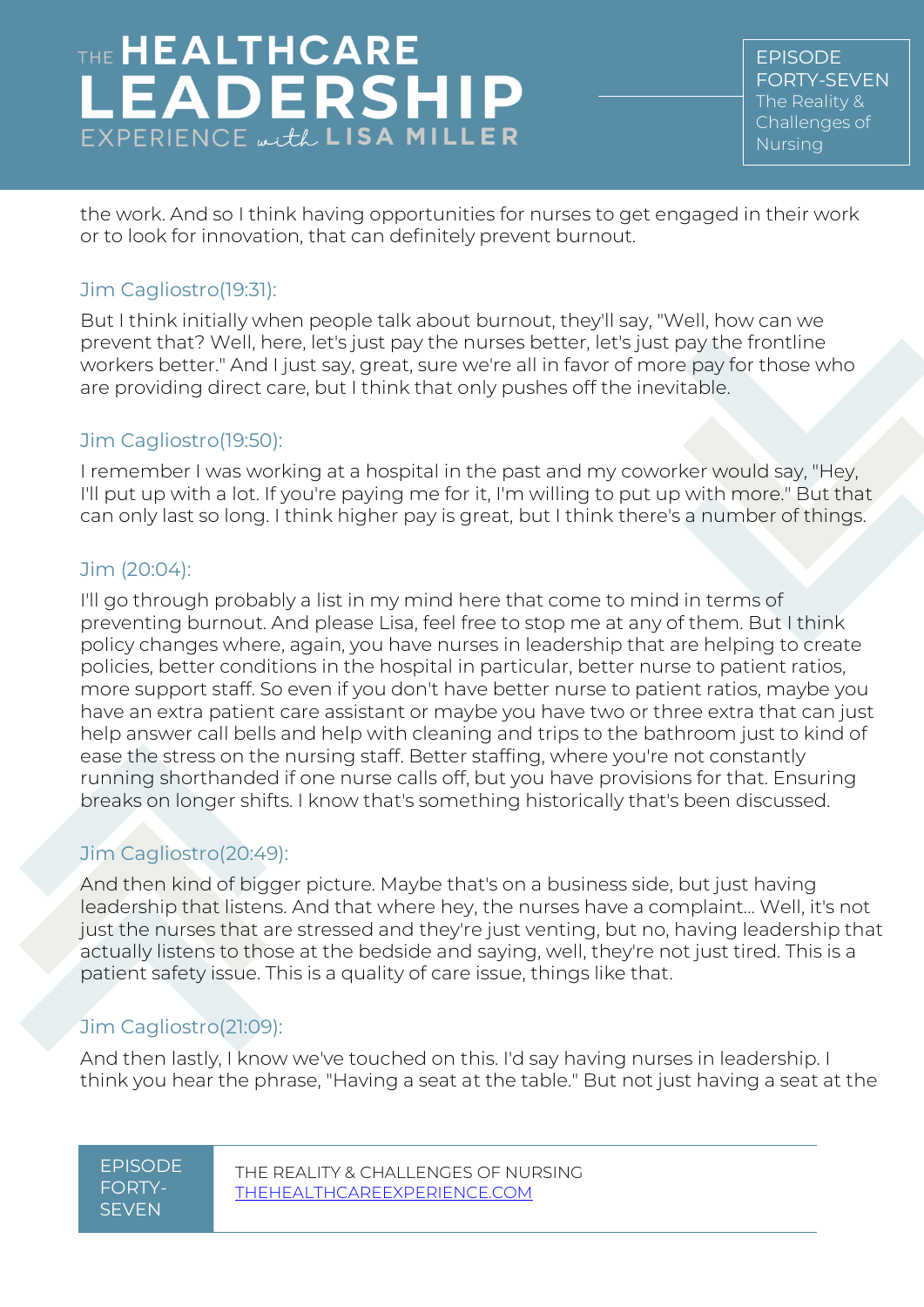EPISODE FORTY-SEVEN The Reality & Challenges of Nursing

table, but really listening to nurses and allowing nurses to be in positions of leadership to say, "Hey, this is how we can make a difference. This is how we can create a better condition where we're not losing our nurses." And I know Lisa we've talked about this. The cost of training a new nurse is so much more expensive, of finding nurses, bringing them in, orienting them, training them, rather than just keeping the great nurses that you already have. So those are a few things that come to mind. I'm sure there's many others, but in terms of addressing the issue of burnout, I think there's a number of things we can do, but it's a matter of being fully invested and saying, "Hey, we got to do something."

#### Lisa Miller [\(21:55\)](https://www.rev.com/transcript-editor/Edit?token=UPpaT_ZF_3YB22g5wsUJSFQh3pvNLTO4Epmjcc8S1_GsW7A5DlrUZjtqh6xNVJ0vo4j5q8hJlwUsqZa-mvpFFZlr0Oo&loadFrom=DocumentDeeplink&ts=1315.43):

I love your list. I just love it. And when we pick this conversation back up next week, I have a couple questions for you on that list.

Jim, thank you for joining me today for this conversation.

You've been listening to The Healthcare Leadership Experience Radio Show on HealthcareNOW Radio. I'm your host, Lisa Miller. Join us next week for part two of our conversation with Jim on nursing. Thank you for listening.

#### Outroduction (24:54)

Thank you for joining Lisa Miller for this episode of The Healthcare Leadership Experience Radio Show sponsored by VIE Healthcare Consulting. If you enjoyed the show, subscribe so you can automatically get notified when new shows premiere weekly. Don't forget to leave us a review so more healthcare leaders like you can discover us. This show is on HealthCare Now Radio, Apple Podcast, Stitcher, Spotify, Pandora, and other major podcast platforms.

To reach out to Lisa personally, you can join the conversation on LinkedIn, where Lisa continues to have discussions on the business of healthcare. You can find links to Lisa's other social platforms in the show notes or at viehealthcare.com.

The Healthcare Leadership Experience Radio Show is the think differently communication for healthcare leaders, and we are honored to have you tune in. Join us next week for another episode of The Healthcare Leadership Experience Radio Show.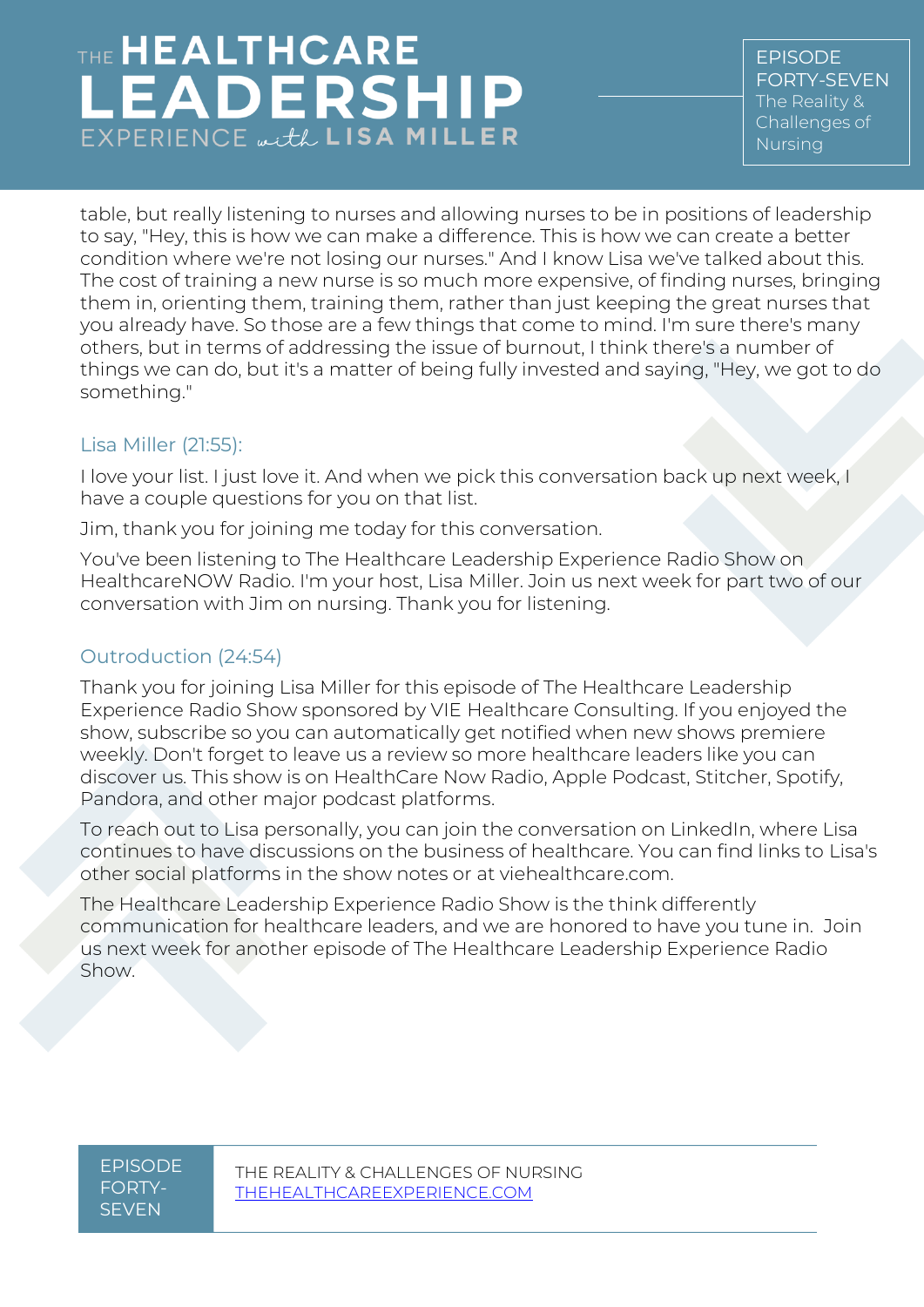EPISODE FORTY-SEVEN The Reality & Challenges of Nursing



### MEET LISA MILLER

*"It's important for hospitals to have a clearly defined cost savings strategy with purchased services as a component to that strategy. We provide our clients with a focused roadmap to achieve those savings through our expertise since 1999."*

Lisa Miller launched VIE Healthcare Consulting in 1999 to provide leading-edge financial and operational consulting for hospitals, healthcare institutions, and all providers of patient care.

She has become a recognized leader in healthcare

operational performance improvement, and with her team has generated more than \$720 million in financial improvements for VIE Healthcare's clients.

Lisa is a trusted advisor to hospital leaders on operational strategies within margin improvement, process improvements, technology/ telehealth, the patient experience, and growth opportunities.

Her innovative projects include VIE Healthcare's EXCITE! Program, a performance improvement workshop that captures employee ideas and translates them into profit improvement initiatives, and Patient Journey Mapping®, an effective qualitative approach for visualizing patient experience to achieve clinical, operating, and financial improvements.

Lisa has developed patented technology for healthcare financial improvement within purchased services; in addition to a technology that increases patient satisfaction through front line insights.

Lisa received a BS degree in Business Administration from Eastern University in Pennsylvania and a Masters in Healthcare Administration from Seton Hall University in New Jersey.

She is a member of the National Honor Society for Healthcare Administration – Upsilon Phi Delta. Her book The Entrepreneurial Hospital is being published by Taylor Francis.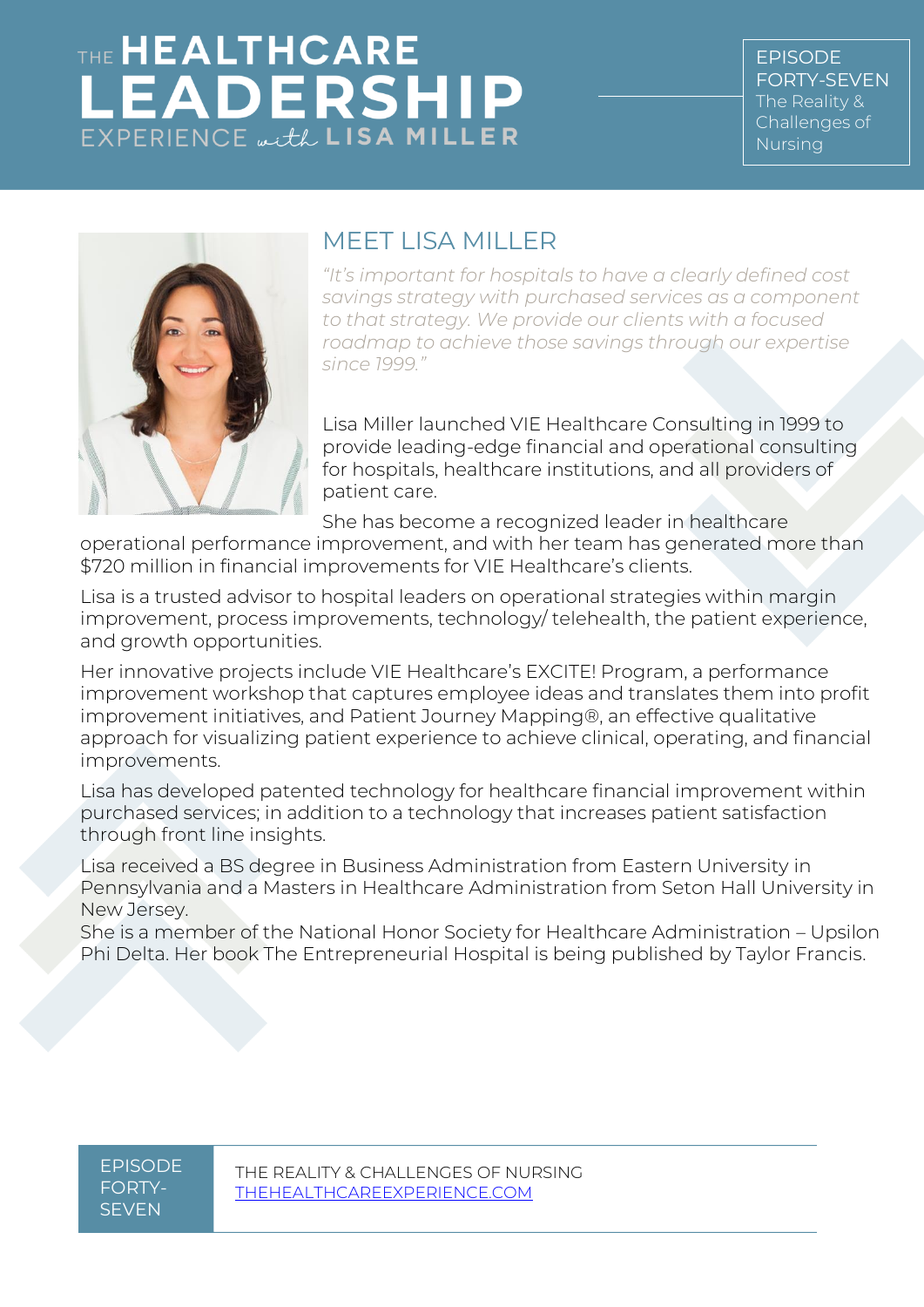## MEET JIM CAGLIOSTRO



*"Healthcare in this country is very complex. We cannot succeed or move forward unless we are willing to work together to achieve better patient outcomes.*"

James joined VIE Healthcare Consulting in 2018 and brings to the role over a decade of critical care nursing experience at highly regarded medical facilities across three states. During that time, he observed both the 'good and bad' of hospital operations in a number of regions, giving him a unique insight and understanding which he brings to our clients.

That insight means he prioritizes patient care. He has observed for himself and throughout his career that hard work makes a tangible difference in the lives of patients. While at Stanford, he was extensively involved in training staff on patient care with Ventricular Assist Devices and Total Artificial Hearts, which reinforced the importance of education and preparation in order to excel.

It is this, coupled with his experience at the bedside in reputable facilities, that has prepared him to be flexible and work on a 'patient first' basis. Underpinning that drive for meeting patient needs is an understanding of the critical requirements for clear and direct communication within and between healthcare organizations.

James has a BSc in Nursing from Messiah College and a Master's in Health Education from Penn State.

He also has 7 years of critical care experience at Hershey Medical Center (PA) and Stanford Hospital & Clinics (CA) and 3 years of PACU/perioperative/surgery center experience in NJ.

EPISODE FORTY-SEVEN